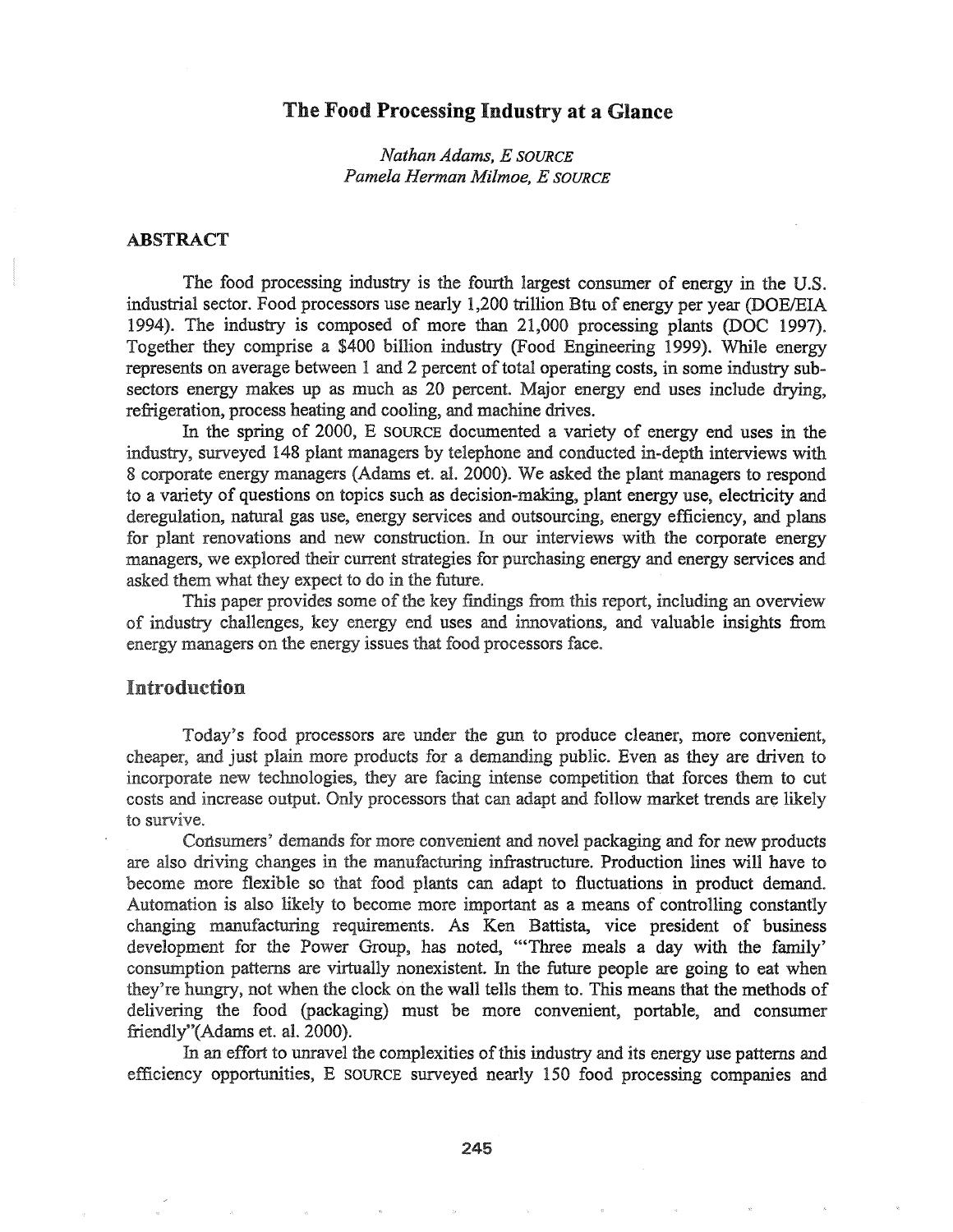conducted eight in-depth interviews with energy managers. E SOURCE focused its study on six key subsectors: bakery products, meats, dairy, preserved fruits and vegetables, beverages, and grains (Table 1). The interviews were conducted during the spring of 2000, prior to the energy price increases that began at the end of that year, so these results indicate what today may sound like a conservative approach to energy efficiency. Nonetheless, the findings point to an industry that is concerned about energy use and efficiency but is still a hard sell when it comes to actually purchasing energy services or changing production practices..

|                                       | Number of<br>Respondents | Average<br>Number of<br>Plants per<br>Company | Average<br><b>Sales</b><br>Volume<br>(\$ millions) | Average<br>Total<br>Number of<br>Plants per<br>Company | Average<br>Number of<br>Employees per<br>Company |
|---------------------------------------|--------------------------|-----------------------------------------------|----------------------------------------------------|--------------------------------------------------------|--------------------------------------------------|
| Bakery<br>Products                    | 26                       | 25                                            | 117<br>$-1,457$                                    |                                                        | 229                                              |
| Meats                                 | 25                       | 6                                             | 44                                                 | 198                                                    | 179                                              |
| Dairy                                 | $\overline{25}$          | $\overline{32}$                               | $2\overline{9}$                                    | 104                                                    | 101                                              |
| Preserved<br>Fruits and<br>Vegetables | 25                       | 6                                             | 269                                                | 1,290                                                  | 210                                              |
| Beverages                             | 25                       | $\overline{26}$                               | $\overline{178}$                                   | 1,003                                                  | 208                                              |
| Grains                                | 22                       | 16                                            | 121                                                | 414                                                    | 129                                              |
| Overall<br>Average                    |                          | 19                                            | 140                                                | 824                                                    | 177                                              |

|  |  |  |  |  | Table 1. Key Data Describing the Respondents to the E SOURCE Survey |  |  |  |  |  |
|--|--|--|--|--|---------------------------------------------------------------------|--|--|--|--|--|
|--|--|--|--|--|---------------------------------------------------------------------|--|--|--|--|--|

# How Important Is Energy?

Most the corporate energy managers E SOURCE spoke with claim that energy costs represented between 1 to 2 percent of operating costs. With a few exceptions in individual subsectors across the industry, energy issues generally don't get as much attention from corporate decision-makers as do production matters. Production equipment always comes first. One energy manager told E SOURCE, "If a plant needs a blow-mold machine to make plastic milk jugs, and I want a generator, the blow-mold will win, even if the return on investment is the same" (Adams et. al. 2000).

Additionally, food processors and their affinity groups are coping with so many pressing industry issues that even larger energy issues like restructuring aren't likely to be addressed. Regulatory matters like waste disposal, genetically modified organisms (GMOs), and product sanitation, as well as industry trends including mergers and acquisitions and the need to serve niche food markets, are more than enough to distract most food processors from energy concerns.

Despite these factors, E SOURCE'S survey of food plant managers found that more half of the companies plan to renovate or add new plants over the next two years. Although more companies are planning renovations than new construction, 18 percent indicate that they intend to add plants. On a regional basis, more companies in the Northeast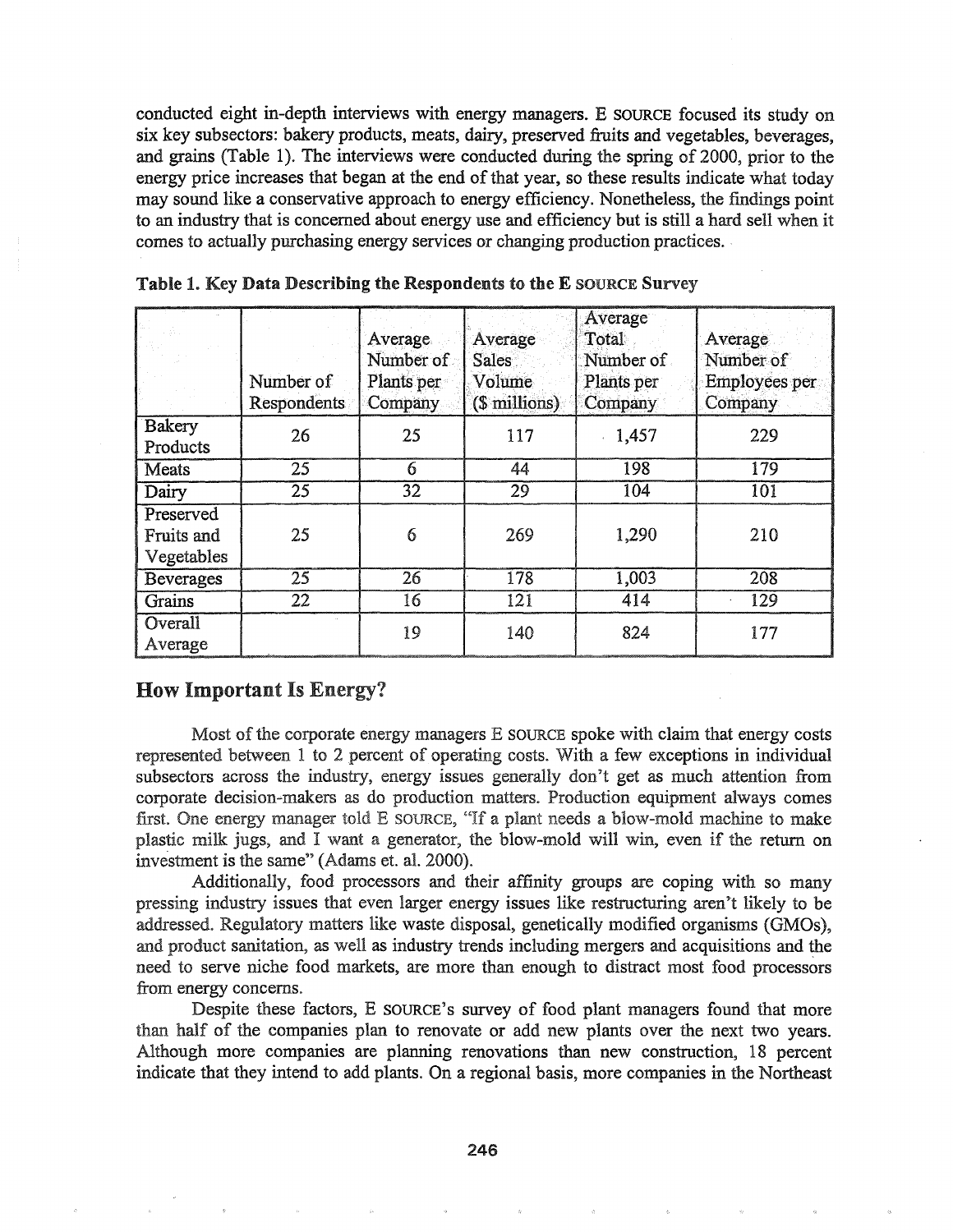are likely to renovate plants. However, the Midwestern companies that intend to renovate are actually planning to upgrade a higher number of plants than companies in other regions. More companies in the Midwest and West are expecting to undertake new construction (Adams et. aL 2000).

# Energy Use And Spending

Electricity is the predominant source of energy. It makes up 58 percent of the energy used by food processors. Natural gas accounts for 32 percent. The remaining 10 percent is spent on such alternatives as diesel and fuel oil (DOE/EIA1994). The high reliance on electricity is due in part to the widespread use of refrigeration in many of the subsectors. Only Grains and Beet Sugar Refining do not require some type of cooling to ensure that products are properly preserved.

Looking at energy expenditures on a per plant basis, Fats and Oils manufacturers have the highest energy expenditures (Figure 1). When looking at the subsectors as a whole, Grains turns out to have the highest total energy expenditures at \$1.1 billion. With respect to other operating expenses, the Meats subsector takes first place for labor costs (\$11.1 billion) and for cost of materials excluding energy (\$77.8 billion) (DOE/EIA1994). The total annual energy bill for the food processing subsectors covered in this study amounts to almost \$5.3 billion (Adams et. al. 2000). Looking at expenditures on a regional basis, Midwestern plants of all sizes annually spend around \$1.7 billion on energy—quite a bit more than the other regions. Western and Southern plants (which both spend around \$1.3 billion on energy) qualify for second and third place (Adams et. al. 2000).



Figure 1. Energy Expenditures Per Plant Among Food Processing Subsectors (in thousands of dollars)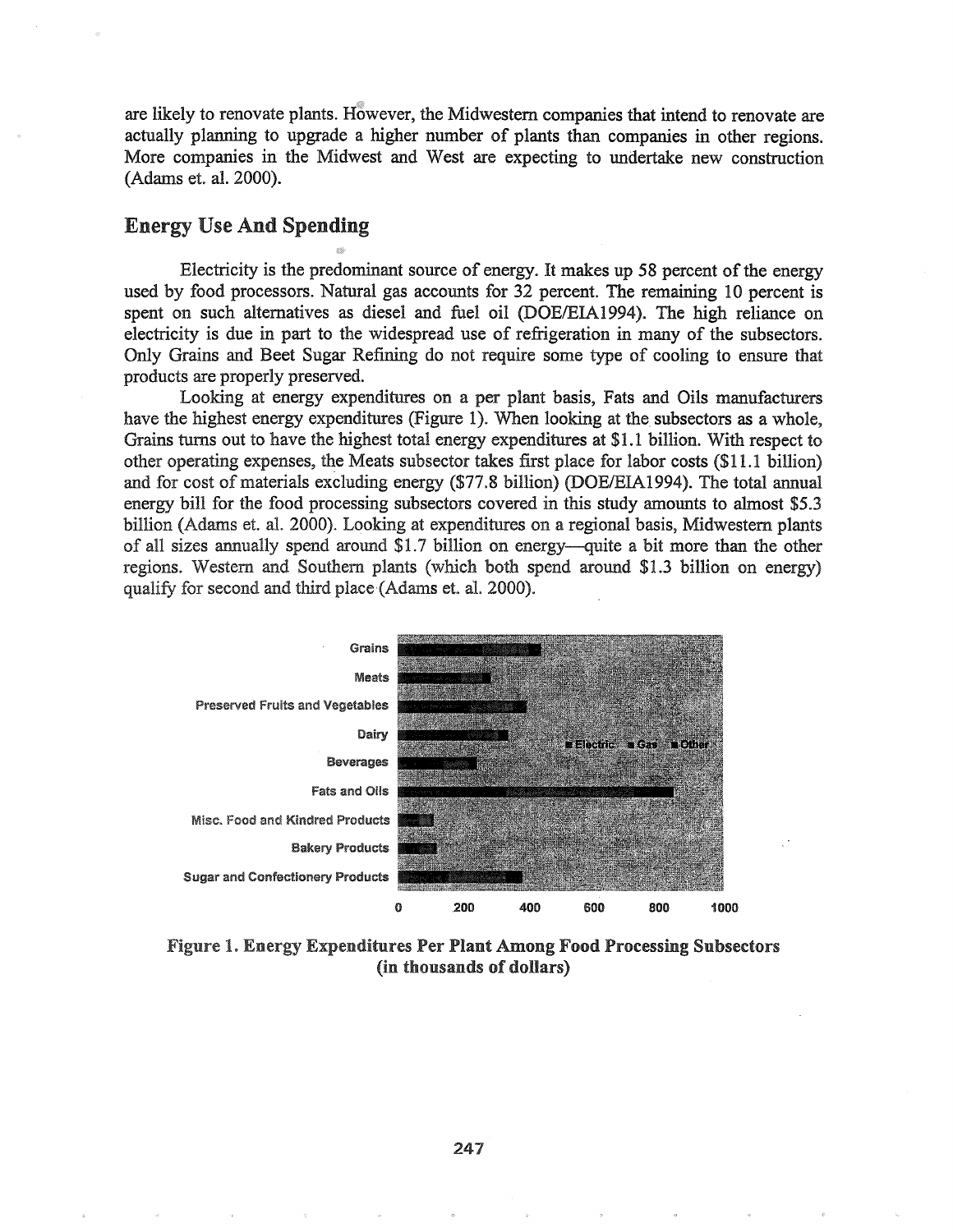# Energy End-Use Technologies

Although the processes used in the food industry are unique to each product, there are some basic functions that are common to many processes. They include heating and drying, cooling and refrigeration, and mechanical processes (for squeezing, extruding, pressing, mixing, and separating) (Adams et. al. 2000). These processes are continually becoming more automated and more efficient.

 $\bar{\psi}$ 

Today, new product lines are constantly being introduced-especially in the snack and convenience foods industries—and those changes often require new processes. Despite the pressures to innovate, because energy-using equipment is so closely tied to production and product quality, the food industry is relatively slow to implement new processes or energy efficiency measures, for fear that product quality may be compromised (Adams et. al. 2000).

Fortunately, advances in metallurgy, the availability of better construction materials, and new manufacturing methods have contributed to significant improvements in the design and quality of process equipment. Better equipment has helped create more consistent quality and reduced contamination and spoilage, and it has resulted in less downtime for maintenance while extending equipment life (Adams et. al. 2000). For the basic processes described here, the yield refers to amount of final product per unit of raw materials used, and the throughput is defined as total amount of final product per unit of time.

#### **Heating and Drying**

In the food industry, heating and drying techniques vary depending on the process, the ingredients, and the desired final product. But no matter what approach is used, it probably falls into one of two general categories: direct heating and drying (applying heat directly to a product) or indirect heating and drying (applying heat to a medium that then transfers heat to the product) (Adams et. al. 2000). Heat transfer media include water for boiling and oil for frying..

Heat is used for wanning or cooking food products, cleaning, and sterilizing tanks and process equipment. It may also be used in evaporators; pasteurizers; reaction vessels; and for cooking, blanching, proofing, and drying food products. In fact, up to 10 percent of the total energy consumed by this sector is used for drying (Adams et. a.l. 2000).

The choice of technology for drying is driven more by concerns about product quality and safety of operations than by energy savings potential. If a specific color and texture are desired, food processors will usually sacrifice yield or product throughput. Common technologies range from water immersion and steam heating to forced-air gas or electric heating and drying and microwave ovens (Adams et. al. 2000).

An example of an innovative heating and drying technology is low-inertia heaters utilizing flat radiant panels. The low-inertia heaters replace the furnace refractory lining with flat radiant panels, isolating the combustion products from the protective gas atmosphere while increasing the radiating surface area. This approach provides uniform temperature and a larger radiating surface, improving product quality. The radiant panel's self-recuperating feature cools the burner surface and increases thermal efficiency to better than 70 percent, compared with about 30 percent for conventional ovens (Adams et. al. 2000).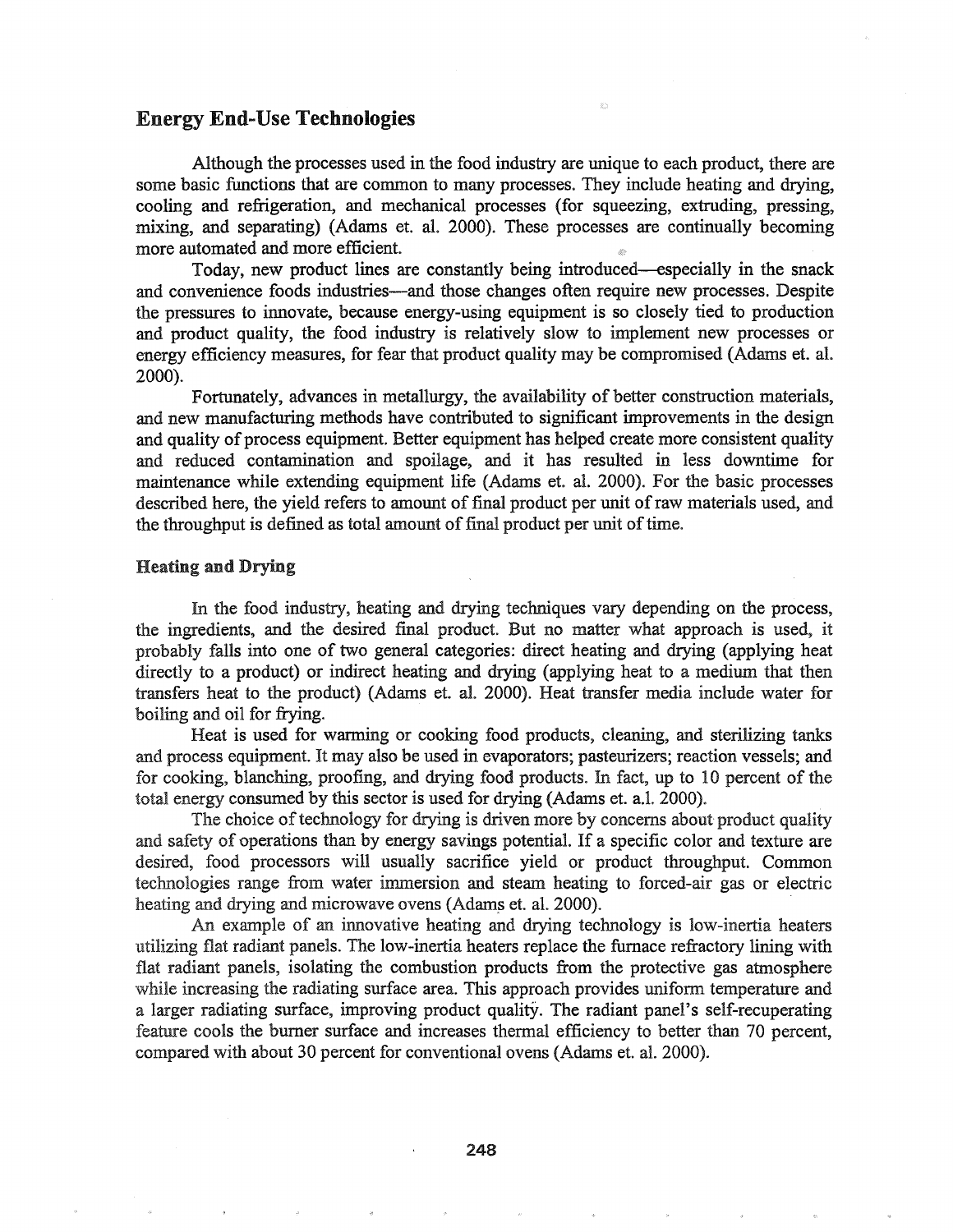### Cooling and Refrigeration

Preserved Fruits and Vegetables, Meats and Dairy are the most refrigeration-intensive subsectors of the ones we looked at. Only Grains and Beet Sugar Refining do not require some type of cooling to ensure that products are properly preserved. Two types of refrigeration systems are commonly used in the food processing industry: absorption systems and vapor-compression systems. Absorption refrigeration is generally more expensive than vapor compression refrigeration unless there is a cheap source of heat, like a cogeneration system. The trick with absorption refrigeration is the affinity between two compounds, such as ammonia and water, such that the refrigerant "dissolves" into the absorbent (Adams et. al. 2000).

Gas-driven refrigeration is a new approach to cooling. According to *Gas Technology,* about 3.8 million horsepower (hp) of refrigeration equipment is installed in U.S. food processing and cold storage warehouses. Vapor-compression refrigeration systems driven by electric motors can represent a significant portion of a beverage processor's electrical load. And it's a load that tends to peak during the daytime and in the summer, when electricity costs and demand charges are highest. Because gas has usually been less expensive than electricity during these peak hours, using a gas-powered engine to drive refrigeration systems can reduce energy costs. A facility might gain more efficiency by combining a gas engine with a heat recovery system. The recovered heat from the gas engine can be used to produce hot water up to 225° Fahrenheit (F) or low-pressure steam at 15 pounds per square inch gauge (psig). Gas engines operating at variable speeds can also provide higher partial-load efficiencies than electric motors (Gas Technology 1999). Combined with absorption cooling, energy savings can increase by an additional 25 percent to enhance energy savings by more than 75 percent (Martin et. al. 2000).

Thermal storage is not a new approach but one that may be on the rise due to high peak demand costs. Thermal storage uses ice, made during nonpeak hours, to keep food cold during times of peak energy demand. Food processing companies interested in taking advantage of utility load management programs that allow companies to sell energy back to the grid at near wholesale prices may be particularly interested in thermal storage (Martin et. al. 2000).

#### **Boilers**

The boilers used in the food processing industry are smaller than conventional industrial and utility boilers (Adams et. al. 2000). Although different types of boilers that run on a variety of fuels are used to produce steam at food processing plants, natural gas is the primary fuel, with fuel oil as a backup. Electric boilers and electric hot water heaters are far less common in this industry. Boilers are the largest energy users in the food processing industry (DOE/EIA 1994)..

Boilers and hot water heaters are used for process functions and for indirect heating and cleaning. Many food processes require ingredients to be mixed with water at above ambient temperatures. For example, hot water is used in the milling of corn starch, in the cooking and canning of fruits and vegetables, in malt brewing, and in baking processes. Steam from boilers is used for sterilization as well as for pasteurization of dairy products and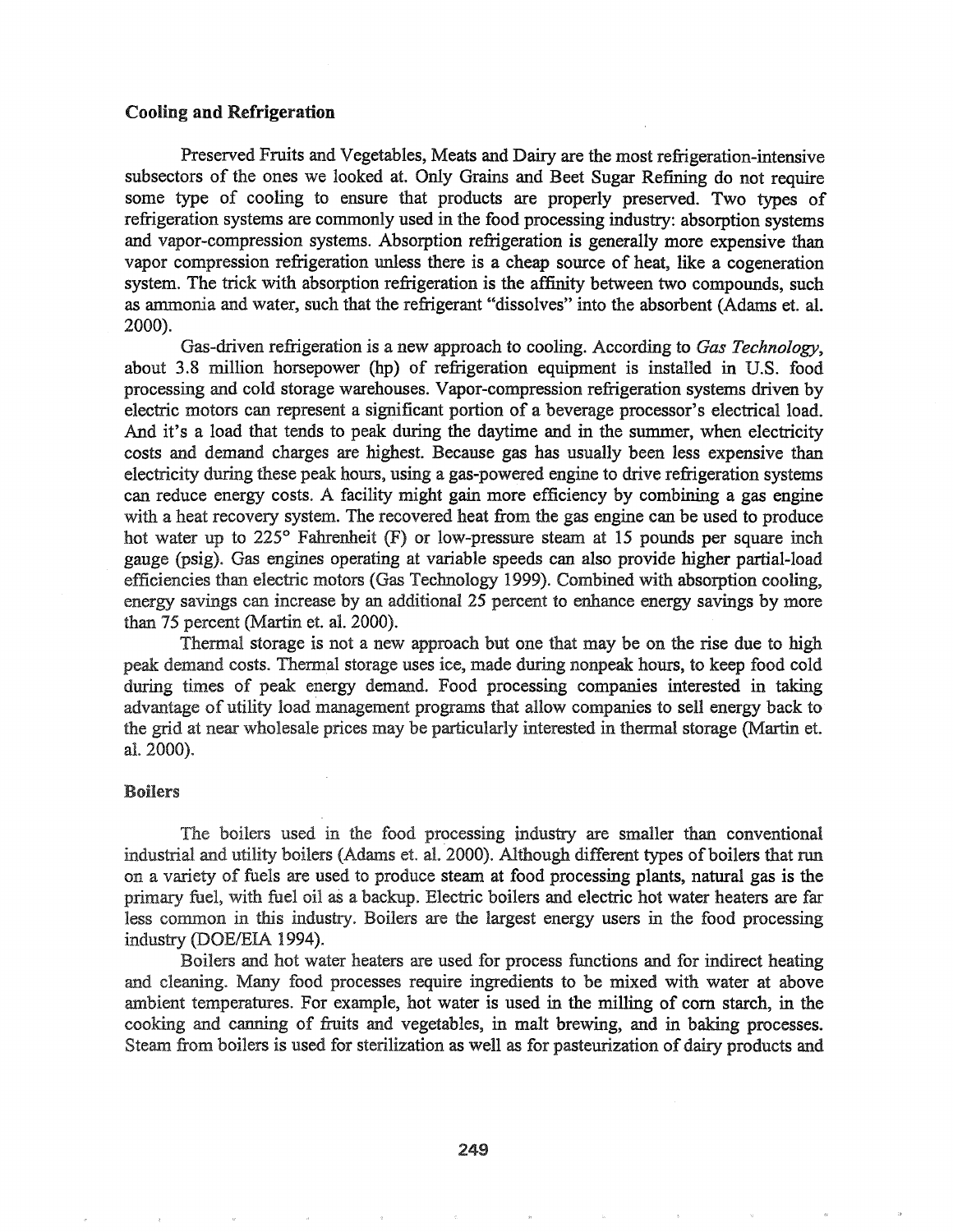fruit juices. It may also be used to flush or clean products or machinery to eliminate food pathogens and bacteria (Adams et. al. 2000).

## Machine Drives and Product-Handling Equipment

Machine drives are used in mechanical work—such as cutting, grinding, chopping, extracting, and centrifuging—and for moving raw and packaged food through the process lines. Machine drives are also used for the complex operations involved in bottling, canning, and other types of packaging; for fitting, closing, and sealing; and for preparation for storage or shipping. The primary source of energy for machine drives is electricity. Adjustable- or variable-speed motors have become very popular for machine drives in the food processing industry (Adams et. al. 2000). An adjustable-speed drive (ASD) makes it possible to vary the operating speed of an induction motor by providing power to the motor at varying frequencies (Howe et. al. 1999). This flexibility allows food processors to control a production line based on just-in-time raw materials inventories" or on demand for finished product. They can also make adjustments for assembly-line bottlenecks without shutting down the entire process (Adams et. al. 2000).

### Lighting

Food plants tend to be very concerned about lighting—more so than many other types of manufacturing plants. That's because some foods can age faster when exposed to light. For example, a dairy product like milk will lose essential vitamins if exposed to direct light. In some processes, infrared lights are used because they don't interfere with product quality.

The heat that lighting generates is also a concern in the food processing industry. Refrigerated rooms where food is stored have a minimal amount of lighting to reduce the cooling load and keep energy costs down. For example, most meat processing is done at 45° to 55°F, so targeted illumination is used in the work areas to minimize the cooling load. The need to avoid waste heat from lighting in refrigerated areas creates an opportunity for highefficiency lighting. Another option might be remote-source lighting, in which the light source (and its waste heat) is located outside the refrigerated space and light is distributed to the space via fiber optics, light tubes, or other means. Some forms of lighting may also provide sanitation benefits. For example, ultraviolet lighting is used in processing areas to minimize bacterial growth and to eliminate surface pathogens on food products prior to packaging (Adams et. al. 2000).

#### Heating, Ventilation, and Air Conditioning Equipment

In the food industry, HVAC is process- and product-specific. Typical requirements for HVAC are governed by the U.S. Occupational Safety and Health Agency's (OSHA's) requirements for air quality and for the safety of process line workers. These systems are closely tied to the temperature at which the food processing must be carried out. For example, in meat processing plants, the air temperature is kept close to  $40^{\circ}$ F to minimize aging and prevent spoilage (Adams et. al. 2000).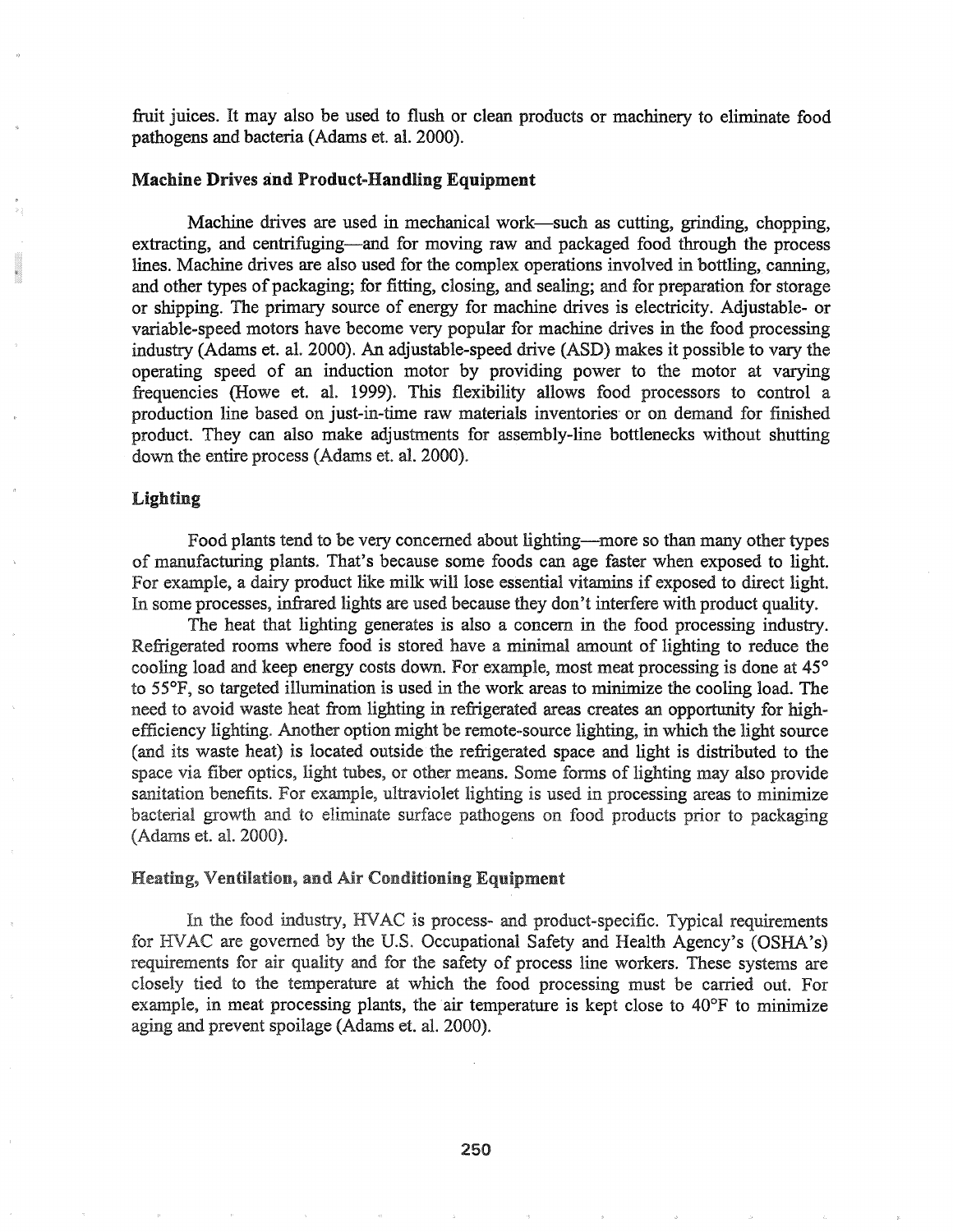# What We Heard From Energy Managers About Energy Efficiency And Supply Opportunities

Although the E SOURCE study didn't investigate companies' willingness to trade off one set of benefits or services for another, the following presents some insights gleaned from the study into the energy needs and management strategies of food processing companies:

- **Energy equipment maintenance and repair are high on the list of managers' energy** service needs across all the subsectors we investigated.
- The Preserved Fruits and Vegetables and the Dairy subsectors show the most interest in outsourcing energy services..
- III The Meats subsector shows the greatest concern for power quality and reliability.
- **III.** The Preserved Fruits and Vegetables subsector shows the highest percentage of interest  $(40$  percent) in cogeneration or on-site generation.
- **III** Around 44 percent of Dairy subsector respondents believe that it is very important to be viewed as an energy efficient company.
- <sup>■</sup> Across all the subsectors, lighting systems and packaging equipment are the most popular targets for upgrades and replacements. Refrigeration equipment and machine drives took second and third place.

When asked about the barriers to energy efficiency, across all subsectors, around 28 percent of the respondents whose companies had not implemented energy efficiency programs the past year identified capital expense as the biggest roadblock to making improvements. Because of the intensity of energy consumption in corn processing, energy equipment purchases claim a higher place on the decision-makers' radar screens at those plants.

When asked about the greatest opportunities for energy efficiency improvements, the highest priority by far (about 53 percent) is cooling and refrigeration equipment (Figure 2). Equipment for heating and drying, machine drives, and lighting systems are clustered in second place (at around 35 percent).

### **Cogeneration and On-Sight Generation Opportunities**

services drew the second highest overall interest among a range of energy services. About 10 percent of the plant managers say they are "very interested" in cogeneration and on-site SOURCE survey conducted in the first quarter of 1999, food processors indicated an 18 In our survey of food processors for this study, cogeneration and on-site generation generation. (Turnkey equipment services took first place with 11 percent.) In a separate E percent overall interest in purchasing backup generators (Adams et. al. 2000).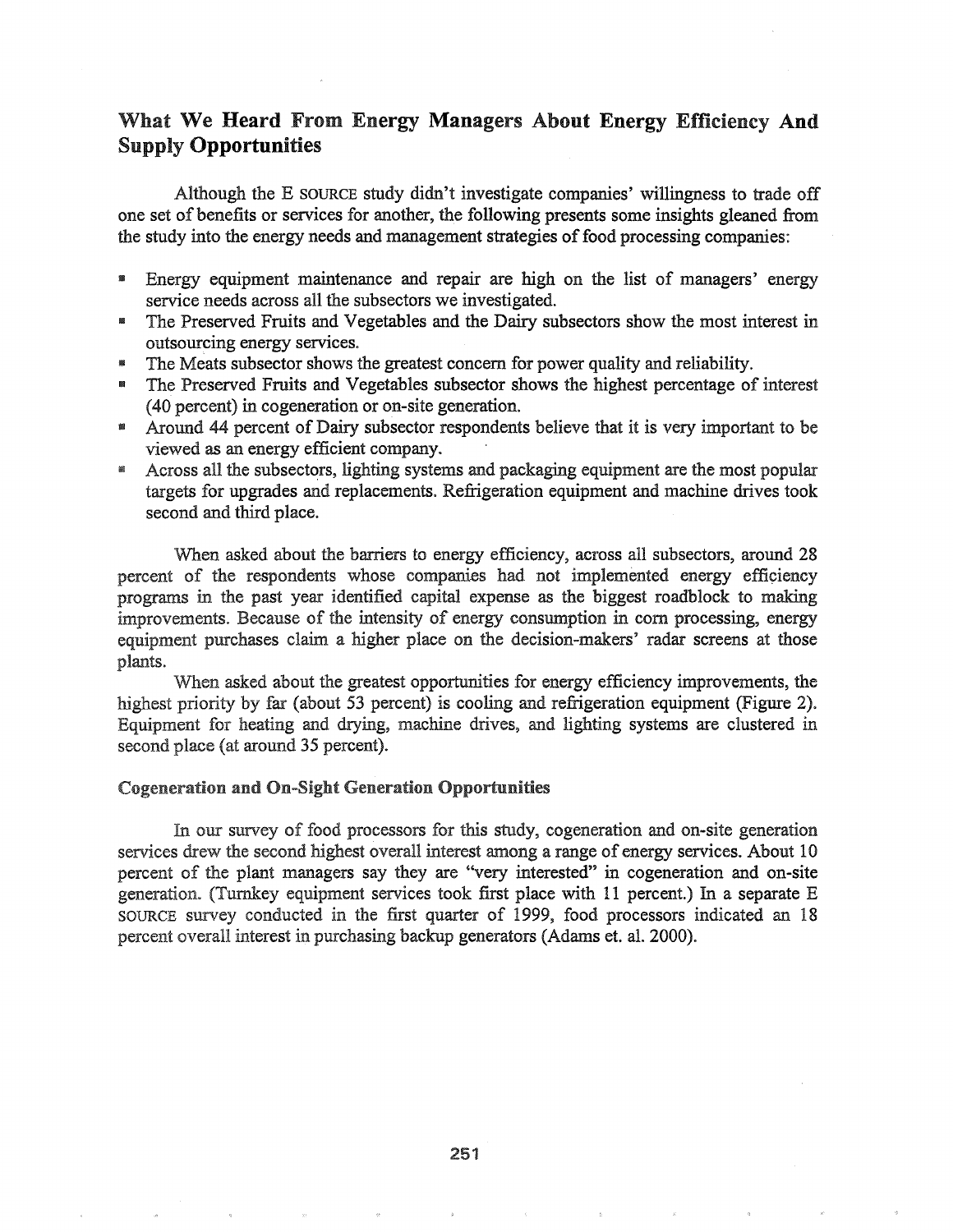

Figure 2. Greatest Opportunity for Energy Efficiency (percent agreeing)

E SOURCE found the most interest in such services among plant managers in the Preserved Fruits and Vegetables (40 percent) and Beverages (36 percent) subsectors. Corn refineries and breweries, that use high amounts steam, have the greatest opportunities for cogeneration. More than 75 percent of the plant managers we spoke with do not now have on-site electricity generators or other backup power equipment at their plants. Among the 29 plants that do have some type of power generation or backup capabilities, the most common type of equipment is a diesel generator (Adams et. al. 2000).

### Concerns About Voltage Fluctuations and Power Outages

Around 35 percent of facility managers in the Bakery Products subsector and 28 percent of managers in the Dairy subsector say that power quality problems like voltage fluctuations constitute a serious challenge for their businesses. Looking at responses on a regional basis, we find that plant managers in the West and Northeast are most likely to view these kinds of power quality issues as a serious concern.

respect to more disruptive power quality issues such as outages, plant managers in the Dairy, Bakery Products, and Beverage subsectors are more likely than their counterparts in other food sectors to express serious concern. Regionally, plant managers in the West and Northeast cite power outages as a serious problem. Overall, more than one-third of the respondents said that power outages are not a serious problem for their plants (Adams et. al. 2000).

#### In the Words of the Plant Manager

As energy supply issues become more prevalent, E SOURCE expects that power outages will move more to the forefront of energy managers' concerns.. Here are some excerpts from one-on-one interviews conducted for the E SOURCE Multi-Client Study "Reliability in the Emerging Electricity Marketplace: The End-User Perspective" that describe what food processors face when there is a power outage (LeBlanc et. al 1999)).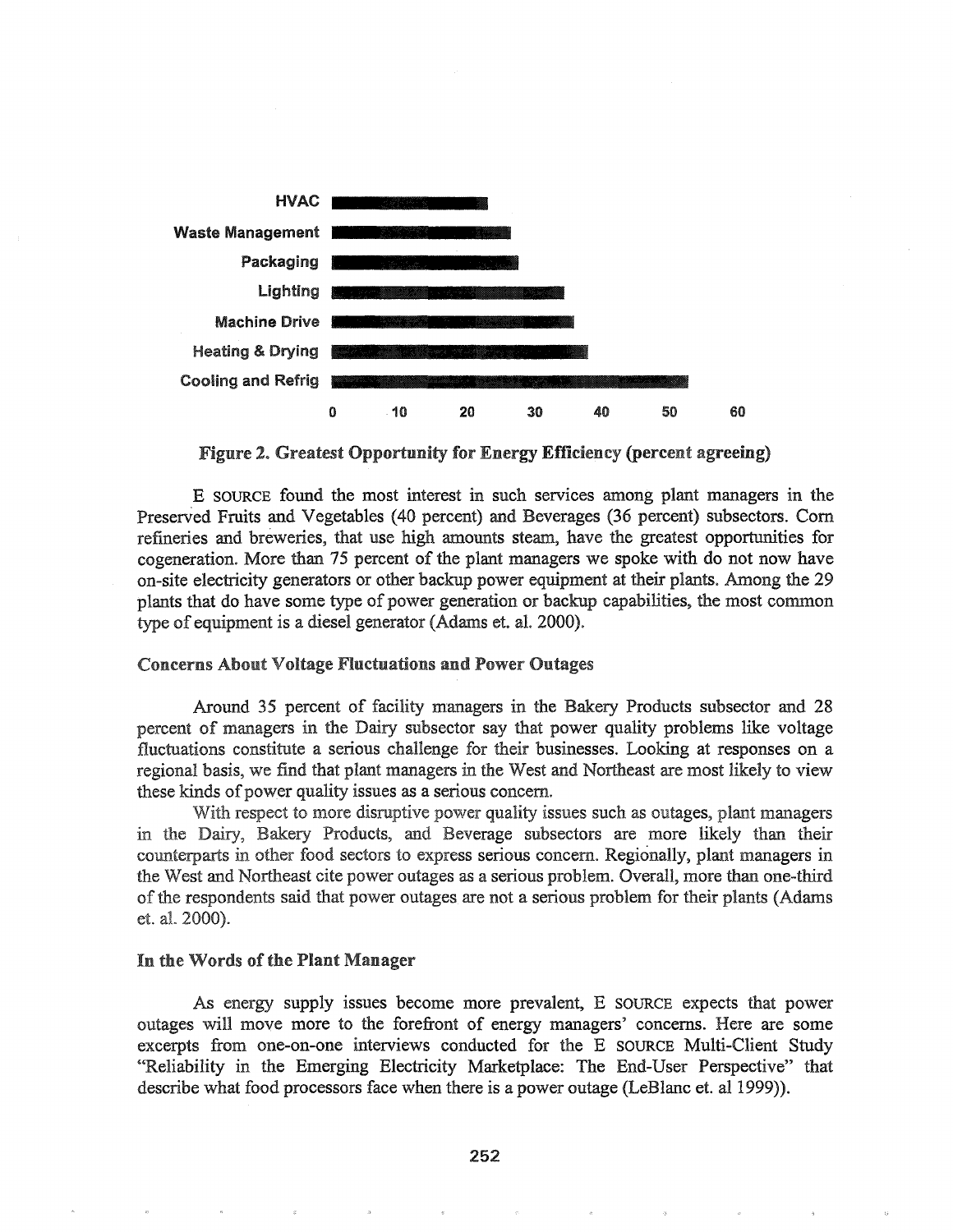Potato starch modification plant manager. A reliable, high-quality electrical power supply is critical to our operations, and I expect 100 percent reliability. A typical outage is about 2 seconds in length, but no level of outage is acceptable, because it costs money (in downtime and lost product) and makes us lose customers. Agitators constitute our primary equipment. If an outage of 1 second or more occurs, the 15 motor starters on the agitators stop, and the starch turns to concrete. If the outage is only momentary, we have to quickly restart each of the motors when power is restored to prevent this from happening. If the outage lasts for more than 1 minute, we turn on gasoline engines that are hooked up directly to the agitators.

Our flash dryer is also very dependent upon reliable power. Even with an outage of only 2 seconds, everything in the dryer plugs up. All the product that was in it is wasted, and it takes about 1 hour to clean the dryer. The other main problem caused by an outage is a safety issue. We have emergency lighting, but it goes off as soon as the power is restored. Because all our lighting is mercury halide, it takes about 15 minutes for the lights to come back on. We're a 24-hour-a-day facility, so outages during the nighttime hours cause safety problems during this I5-minute window.

Vegetable processing facility manager~ An outage happens instantaneously.. Even if the power flickers, the plant is shut down, causing approximately 40 minutes of downtime.. The number of outages is minimal, and most are weather-related. Electricity is less reliable than all other services—we have never had to shut down for any other service.

Sausage factory facility manager. Our utility scales back the power to businesses on the weekends, which puts a glitch in the power. We've tried to put isolation transformers on all the important equipment in the plant. This cost us about  $$100,000$ , which is a lot of money for us. We justified the expense based upon potential lost production.

Packed frozen foods plant manager. The cost of being down for a day could be astronomical. We don't have any backup power today, and that scares me. I wouldn't accept a slight decrease in reliability for any amount of savings; that might be okay in a home, but not in a business.

### Conclusions

The food processing industry is extremely diverse. Average energy expenditures on a per plant basis range from \$830,000 annually for fats and oils manufacturers to \$300,000 annually for meat processing plants. Although energy represents on average between 1 and 2 percent of total operating costs, in some industry subsectors, such as Grains, energy can make up as much as 20 percent. Food processing companies face a broad array of energy efficiency opportunities. Innovative technologies and approaches are emerging that can significantly reduce energy use and enhance production.

E SOURCE survey of energy managers revealed that companies do plan to renovate or add new plants over the next two years, which will increase the opportunities for deploying new approaches and technologies. The study shows that cooling and refrigeration represent the greatest opportunities for energy efficiency, followed by heating and drying, machine drives, and lighting. Power quality problems are a significant issue for this industry.